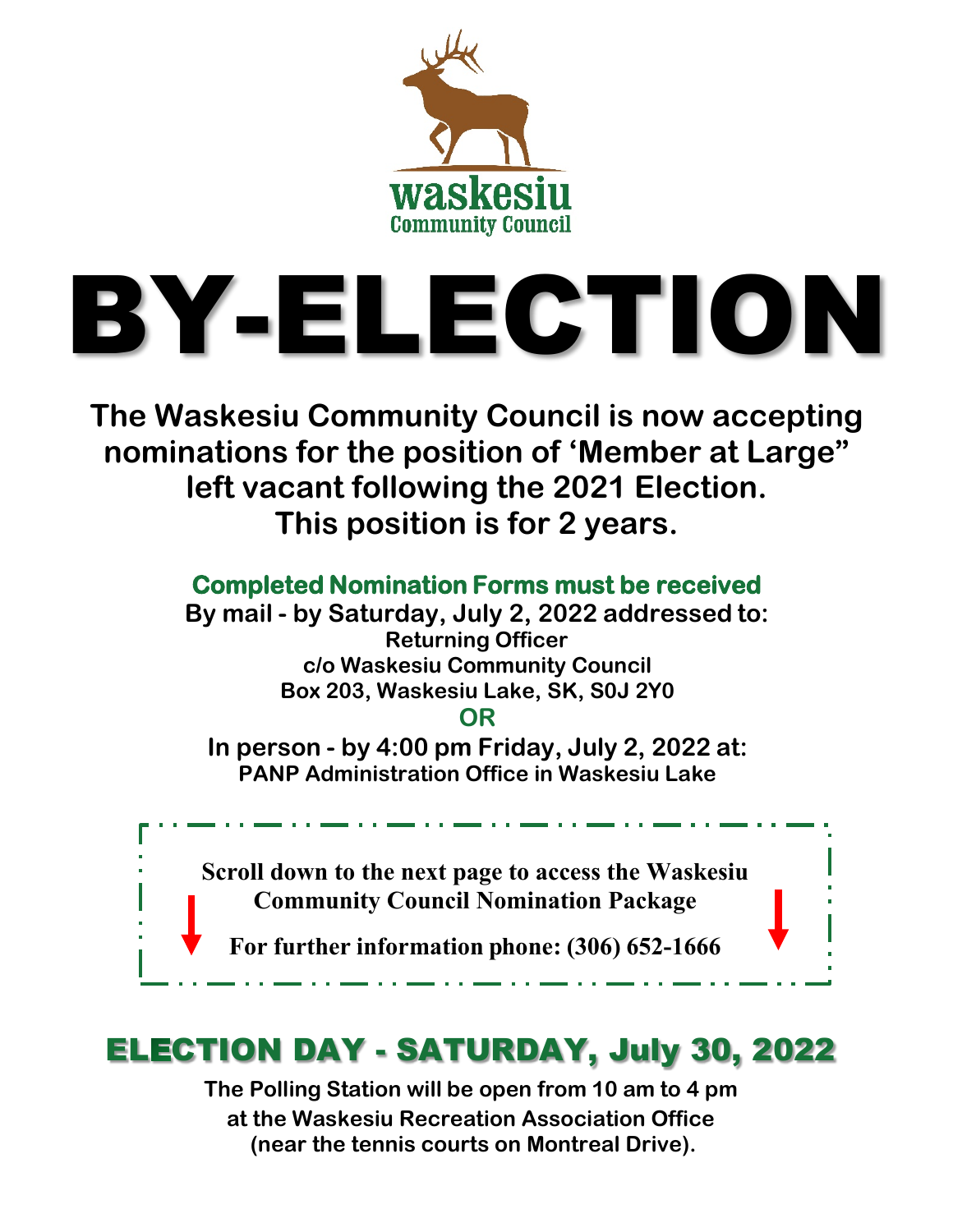# **Waskesiu Community Association Inc. COMMUNITY COUNCIL 2022 BY-ELECTION**

## **A Guide for Prospective Community Council Candidates**

**There is one Council member to be elected to fill the vacant seat of** *Member at Large* **for the remaining 2 years of the original 3-year term.**

## **Before you file:**

Here are some things you should consider before you file a nomination paper:

## **Are you qualified?**

A candidate is a person who:

- is 18 years of age;
- is a Canadian Citizen; and
- for at least three (3) consecutive months prior to **July 30, 2022** ("**Election Day**") has either:
	- o resided in the Community of Waskesiu; or
	- o been a lessee, sublessee, licensee, or is the single designated representative of a corporation that is a lessee, sublessee, or licensee, of assessable property within the boundaries of the Waskesiu town site as defined in Schedule 'A' as registered on the plan of record 34153 in the Canada Lands Survey (the "**Waskesiu Townsite**"), or the spouse or common law spouse of one of the preceding parties to a land use agreement.

## **Are you eligible to be nominated?**

You would not be eligible to become a candidate under any of the following circumstances:

- you are a judge of a court;
- you are an auditor or solicitor of the Waskesiu Townsite; or
- you are otherwise disqualified from holding office under *The Non-profit Corporations Act, 1995* (Saskatchewan).

## **Do you have the time?**

There will be demands on your time. You will be required to attend:

- regular meetings of Council;
- meetings of Council committees; and
- meetings of other boards and agencies to which you are appointed as Council's representative.

You will also need to spend time reading and talking with local and seasonal residents, business owners, the Townsite Manager, and others. This will all be part of the necessary preparation for meetings so you can make informed decisions.

## **What other information should you have?**

Talk to the current Council members for further information. This will help you in your campaign and will assist you in assuming office.

For further understanding of issues within the Waskesiu Townsite, be familiar with the Waskesiu Community Memorandum of Understanding, the Community Action Plan, and the Waskesiu Community Association by-laws. All such documents are available on the [www.waskesiu.org](http://www.waskesiu.org/) website ("**Waskesiu.org**"), which is maintained and administered by Council. In addition, the Prince Albert National Park Management Plan and the Waskesiu Community Plan are available from the Park Administration offices.

## **Filing your nomination**

## **(Nomination form and Filing the form)**

You and five (5) people eligible to vote in the same category you are seeking to represent in the election must sign your form. A candidate shall not nominate himself/herself.

For each nominator, the form must include that person's name, address and signature. Two people (who do not have to be eligible to vote) must witness your signature.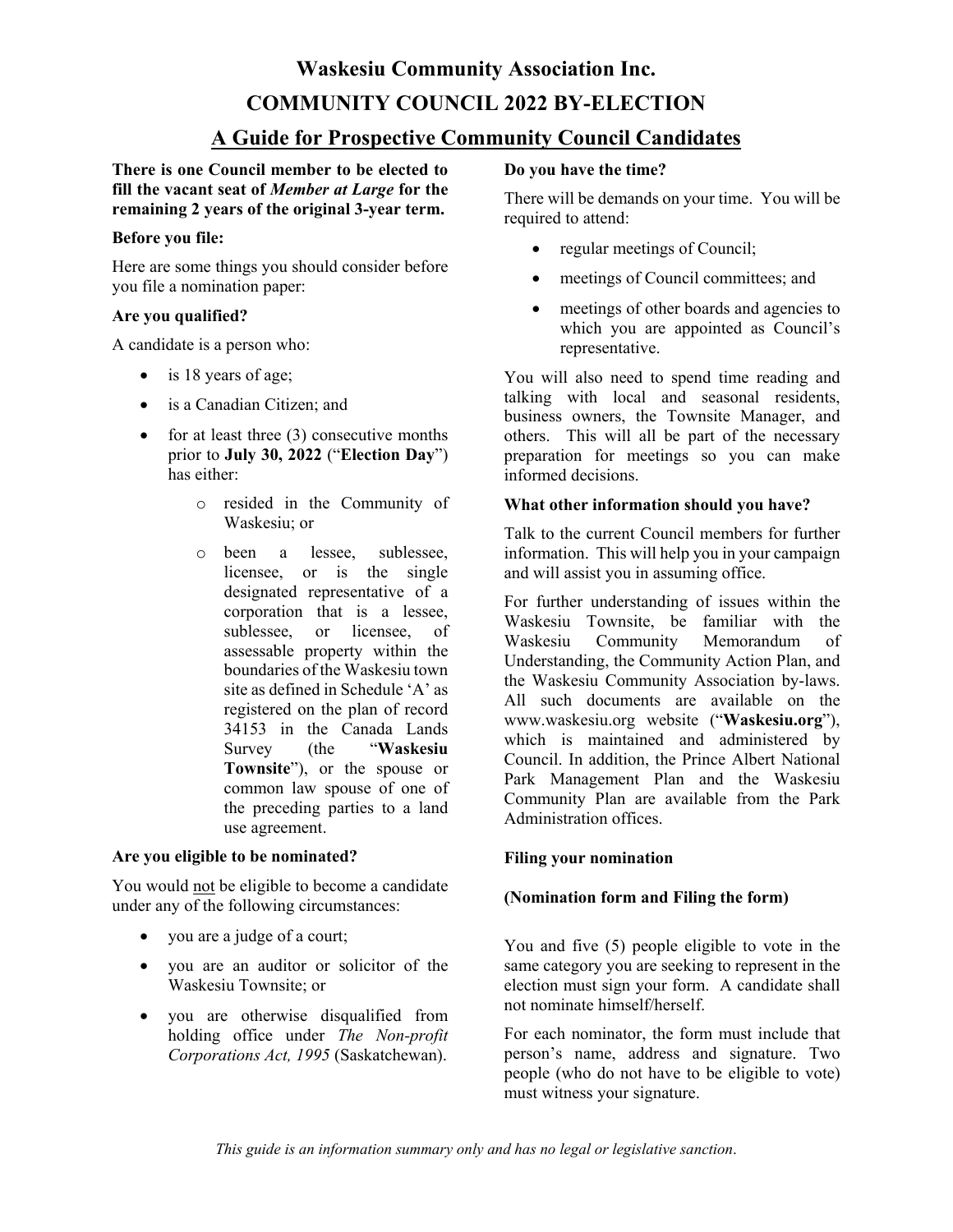## **Waskesiu Community Association Inc. COMMUNITY COUNCIL 2022 BY-ELECTION A Guide for Prospective Community Council Candidates**

**The Call for Nominations** will be posted until **Saturday, July 2, 2022 (**"**Nomination Day**"**)**. Completed nomination forms must be:

- received by 4 pm on Saturday, July 2, 2022 by mail to the Returning Officer c/o Waskesiu Community Association, Box 203, Waskesiu Lake, SK S0J 2Y0; or
- received by 4 pm on Saturday, July 2, 2022 at the Park Administration Office in person.

The Returning Officer will inspect the nomination form to ensure it is complete.

## **Nomination Packages**

Nomination packages can be obtained from the PANP Administration office or on-line at [https://www.waskesiu.org/community-news.](https://www.waskesiu.org/community-news)

#### **Candidate**

The nomination form states that you declare you are eligible for nomination, not disqualified from holding office, and that you will accept the office if you are elected. You must swear or affirm to this by signing the form and acquiring two witness's signatures.

## **There is no withdrawal period following the close of nominations on Saturday, July 2, 2022.**

## **Equal nominations**

If the number of nominations is equal to the number of Councilors to be elected, the Returning Officer will declare the person(s) so nominated to be elected.

## **No Late Nominations**

The Returning Officer cannot accept nominations after 4:00 pm on Nomination Day.

## **Election Day**

**The polling station will be at the Waskesiu Recreation Association office, 1500 Montreal Drive in Waskesiu Lake on Saturday, July 30, 2022 from 10 am to 4 pm.** 

All ballot boxes are kept sealed (locked) until the close of the voting stations. Then the ballots are counted.

Only the candidates or their agent may be present during the counting of ballots, but they must be in attendance prior to the count commencing. Candidates arriving late will not be allowed in after the counting of ballots has begun.

Unofficial results are usually made available following counting. The official results will be announced on Monday, August 1, 2022 via the electronic message board in Waskesiu, and on Waskesiu.org.

## **Voter Eligibility**

Each Voter must:

- be 18 years of age or older;
- be a Canadian Citizen;
- in the case of those **voting** to elect the "Member at Large", have been a resident in the Community of Waskesiu for three (3) consecutive months prior to Election Day.

A voter may qualify under several categories but may only vote once.

Voters that are eligible to vote will be asked to sign a declaration form on Election Day (or at the advance poll) stating they are eligible to vote based on the above-mentioned criteria.

**For further information, please contact the Waskesiu Community Council Administrator at (306) 652-1666.**